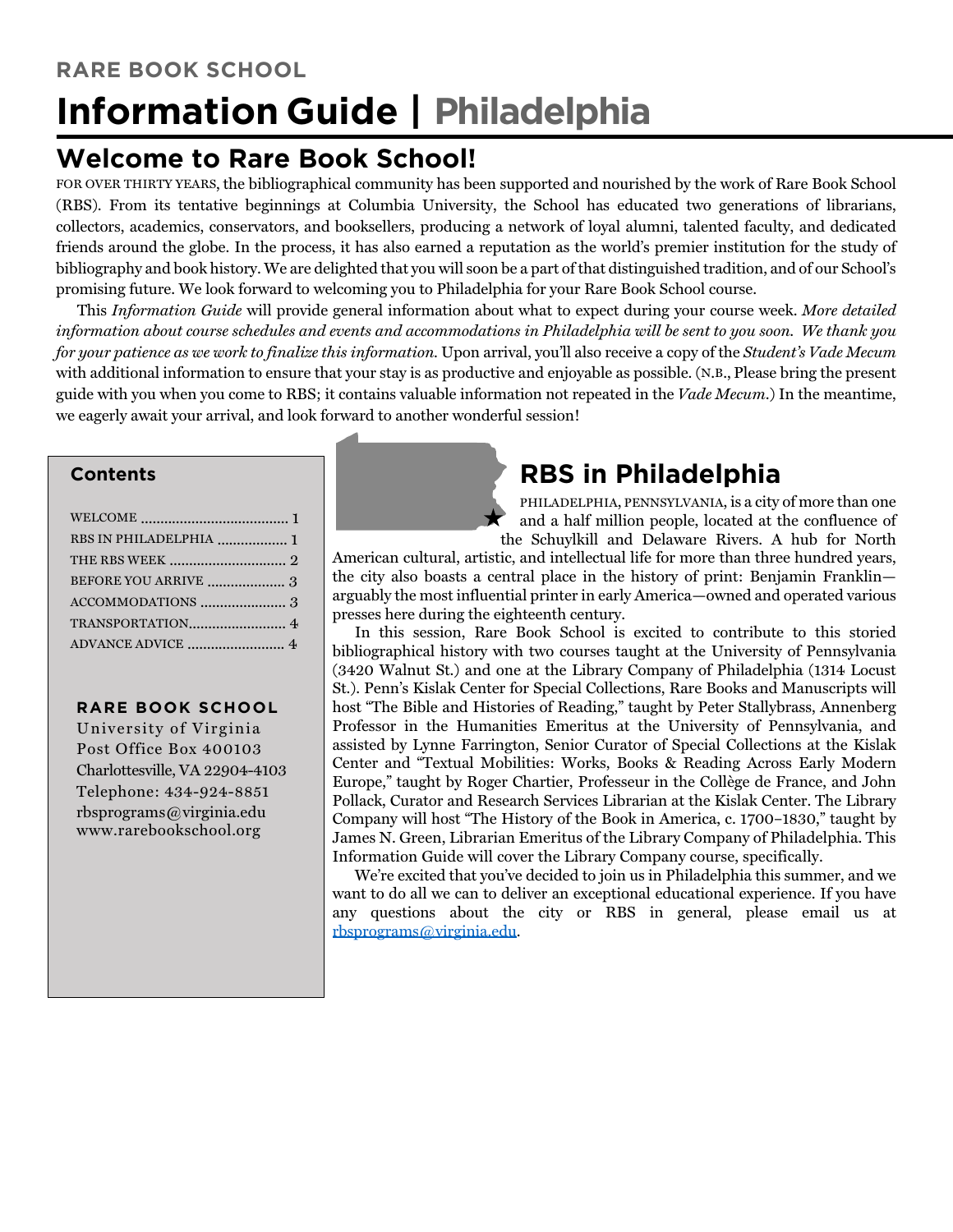## **The RBS Week**

All RBS students are expected to be in attendance and on time for all regularly scheduled classes, labs, and field trips. This is to ensure the quality and community of RBS as a School, and we insist that participants attend all sessions of their courses, unless presented with the most extraordinary of circumstances. Practically speaking, this involves a full-time commitment of one-and-a-half hours on Sunday evening, 8:30 a.m.–5 p.m. Monday through Thursday, and 8:30 a.m.–4 p.m. Friday. Please make your travel plans accordingly!

#### SUNDAY, 5–6:30 p.m. **Opening Reception**

RBS students will convene for registration and a meal at [Sang Kee Noodle House](http://sangkeenoodlehouse.com/). Once there, all students will receive a copy of the *Student's Vade Mecum* and a name badge.

N.B., If you plan to attend this event, RSVP by email (rbsprograms@virginia.edu) no later than 12 May.

*Late arrival:* We strongly suggest attending the Sunday night registration, but if you are unable to make it, please email us (rbsprograms@virginia.edu) and let us know. If you do not attend, you will need to register at the Cassatt House (1320 Locust Ave.) at 8:30 a.m. sharp on Monday morning.

#### MONDAY through THURSDAY

#### 8:30 a.m.\* **Final Registration (Monday Only)**

Registration for those not in attendance Sunday evening. If necessary, this is also the last good opportunity to obtain wireless connection information from the library staff.

N.B., Students who did not attend the Sunday Night Opening Reception *must* register outside of the Cassatt House (one of the Library Company buildings) before classes start at 9 a.m.

#### 9–10:30 a.m.\* **First Period**

#### 10:30–11 a.m. **Morning Break**

Light refreshments available in the first floor parlor of the Cassatt House.

11 a.m.–12:30 p.m.\* **Second Period** 

#### 12:30–1:30 p.m. **Lunch**

Class breaks for lunch. There are several restaurants in the surrounding neighborhoods.

#### 1:30–3 p.m.\* **Third Period**

#### 3–3:30 p.m. **Afternoon Break**

Light refreshments available in the first floor parlor of the Cassatt House.

3:30–5 p.m.\* **Fourth Period** 

#### FRIDAY

9–10:30 a.m.\* **First Period** 

10:30–11 a.m. **Morning Break** 

11–12 p.m.\* **Second Period** 

#### 12:30–2 p.m.\* **Lunch**

Classes break for a long lunch. By tradition, though not compulsion, students take their instructor to a group lunch on Friday. Advance reservations are strongly recommended.

#### 2–3:40 p.m.\* **Third Period**

#### 3:40 p.m.\* **Course Evaluations**

Students receive course completion certificates and fill out RBS course evaluations.

#### 4–6 p.m. **Farewell Reception**

RBS will host a closing reception on the terrace of the University of Pennsylvania's Kislak Center for Special Collections, Rare Books and Manuscripts. Drinks and hors d'oeuvres will be provided.

*\* Required activities are noted by asterisk*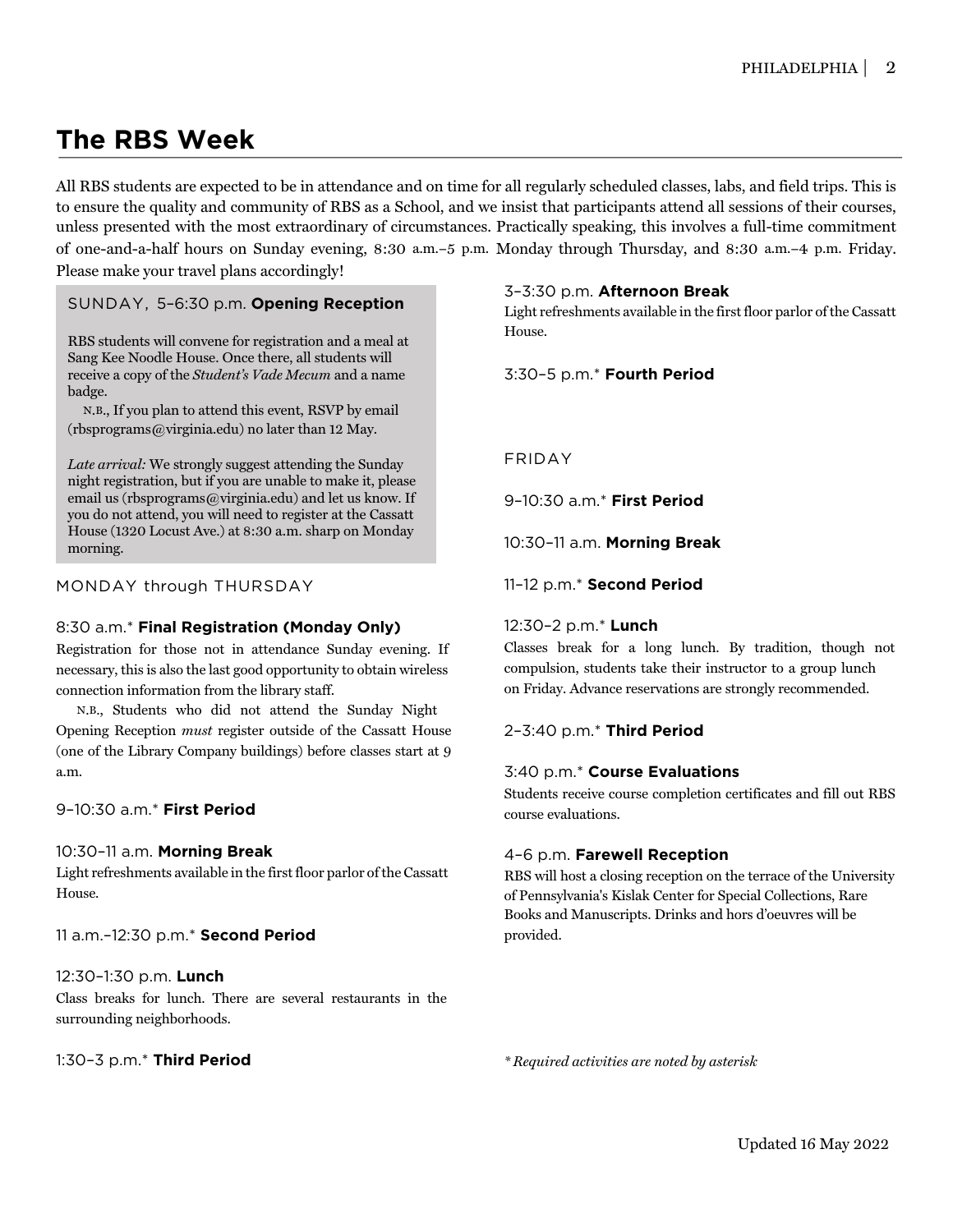## Before You Arrive

### **Reading Lists**

Most RBS courses have advance reading lists or assignments that RBS instructors expect their students to complete before they arrive. These are outlined at www.rarebookschool.org/reading.

Students should come to class prepared. Those who have trouble locating required readings might try obtaining them through interlibrary loan (ILL), from used or antiquarian booksellers through the Antiquarian Booksellers Association of America (ABAA), or online via sites such as www.bookfinder.com or www.vialibri.net.

## **Arrival & Departure Logistics**

When thinking about your transportation arrangements, please remember that staying over Friday night after the last day of class can be an excellent idea, if you can swing it. Early evening ground and air travel is seldom much fun anywhere, but it can be especially difficult in a major city like Philadelphia. Arriving a day early may also be a good idea, as it can provide an opportunity to settle in, overcome jet lag, &c. First-time RBS participants are often surprised by the intensity of the experience, so be sure to get some sleep before classes start!

#### **Problems**

Please let us know if you encounter problems on any front. If such problems occur before you arrive, email (rbsprograms@virginia.edu) or telephone us (434-924-8851, 8:30 AM–5 PM; voicemail after hours). If you encounter issues with tuition payments, contact RBS Accounting Specialist Michael Taylor at 434-243-2920, or by email (michael.taylor@virginia.edu).

Should any difficulties arise during the course, please bring your concerns to a faculty member or contact us at Rare Book School.

## **Accommodations**

Perhaps the most inexpensive and convenient lodgings are available through Penn Hospitality Services (215-898-9319; Mon–Fri, 9 AM–5 PM), which offers short-term summer housing in the Penn dormitories.

A registration portal for the dormitories is available through this link:

https://upenn.irisregistration.com/Form/2022RareBookSchool. Students will need to create an account to access the reservation site.

Students will also be able to use this link to purchase linen packets (\$110), which include sheets, a comforter, towels, and a washcloth (pillows are provided with the room). For parking around the dormitories, the Chestnut 34 parking garage is recommended. More information about nearby parking for the dormitories can be found here: https://www.facilities.upenn.edu/maps/parking. Parking options around the Library Company include nearby paid parking garages or street parking, but owing to possible difficulties with securing a spot, driving to the Library Company is not recommended if you can avoid it.

 Students taking a class at the Library Company of Philadelphia also have the option of staying in a nearby hotel; however, nearby options have been selling out quickly, and rates tend to increase in the summer. Students are encouraged to book as soon as possible or investigate alternatives, such as AirBnB.